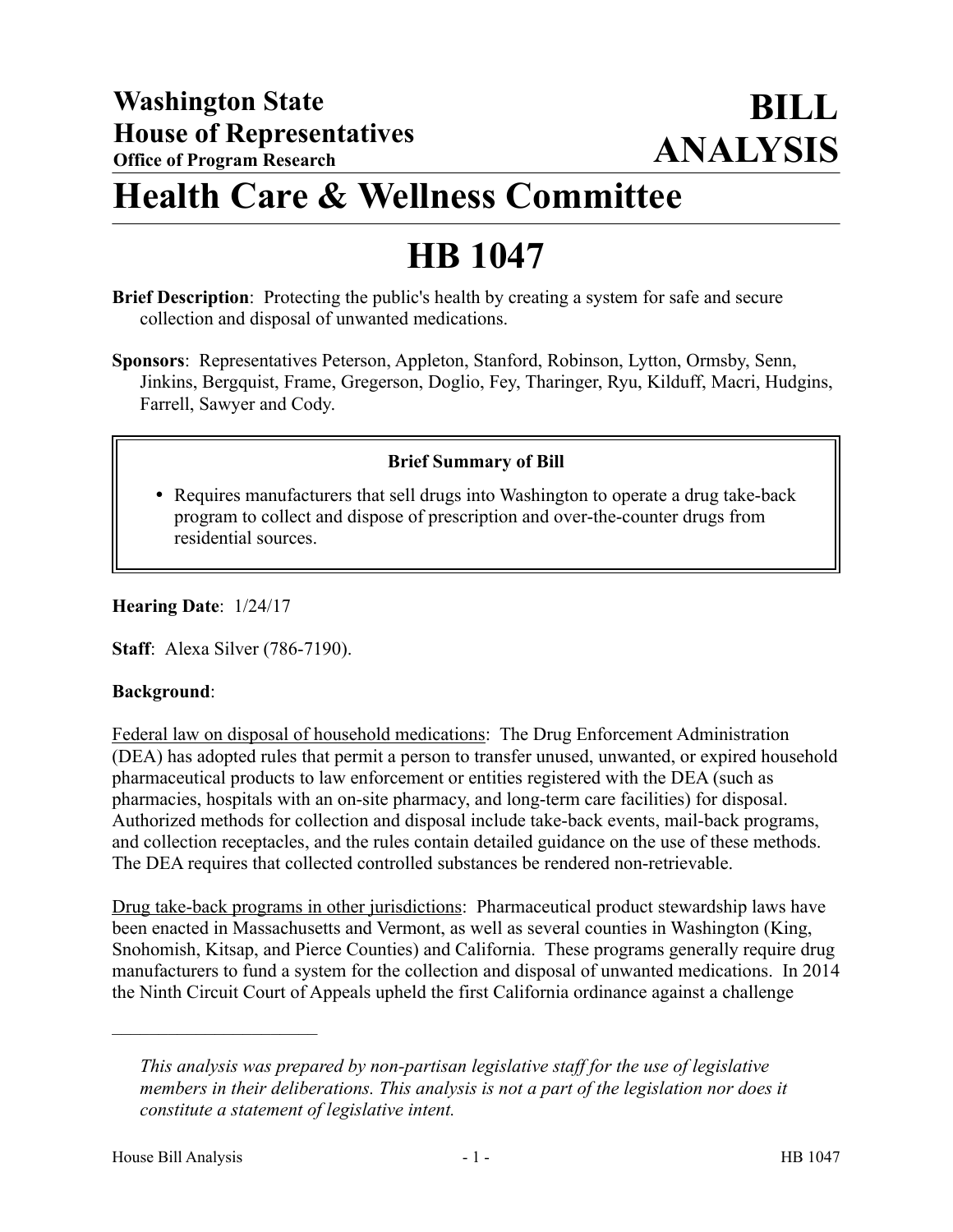under the Commerce Clause of the U.S. Constitution, finding that the ordinance did not directly regulate or discriminate against interstate commerce.

Disposal of pharmaceuticals from household sources: The generation, transport, storage, and disposal of hazardous waste is regulated by federal and state law, but hazardous waste generated by households is exempt from such regulation. Although it is not required, the Environmental Protection Agency recommends that household pharmaceuticals collected through a take-back program be disposed of at a permitted hazardous waste combustor, or when that is not feasible, a large or small municipal waste combustor.

## **Summary of Bill**:

Drug take-back program participation: Manufacturers that sell drugs into Washington must establish and implement a drug take-back program to collect covered drugs. A "covered drug" is a drug from a state resident (not a business source) that the resident no longer wants, including prescription and over-the-counter drugs, brand name and generic drugs, drugs for veterinary use, and drugs in medical devices and combination products. A covered manufacturer may implement a program independently, as part of a group of manufacturers, or through a drug takeback organization.

Within 60 days of a request from the Department of Health (DOH), a drug wholesaler must provide the DOH with a list of covered manufacturers. The wholesaler must update the list upon request, but no more than once a year. A retailer must notify the DOH of the covered manufacturer from which it obtains a drug sold under the store's label. A person that receives a letter from the DOH regarding whether it is a covered manufacturer must respond within 60 days and provide specified information. The DOH must provide lists of compliant and noncompliant manufacturers on its website.

Program approval: By January 1, 2018, a drug take-back program operator must submit a proposal for the establishment and implementation of a drug take-back program to the DOH. To be approved, a proposal must: provide contact information for the program operator and participating manufacturers; identify authorized collectors; provide compliant collection, handling, and disposal systems; identify transporters and disposal facilities; adopt procedures for handling drugs; ensure security of patient information; provide for program promotion; demonstrate adequate funding, with costs apportioned according to Washington sales revenues; set goals for collection amounts and public awareness; and consider the use of existing transportation and disposal service providers, separation of packaging from drugs, and recycling of packaging. The DOH must make proposals available to the public for comment, but any proprietary information is exempt from public disclosure.

The DOH must approve or reject proposals within 120 days, unless the deadline is extended for good cause. If a proposal is rejected, the applicant must submit a revised proposal within 60 days, and the DOH must approve or reject it within 90 days. If the DOH rejects a revised proposal, it may require submission of another revised proposal, impose changes to address deficiencies, require the manufacturer to participate in another program, or take enforcement action.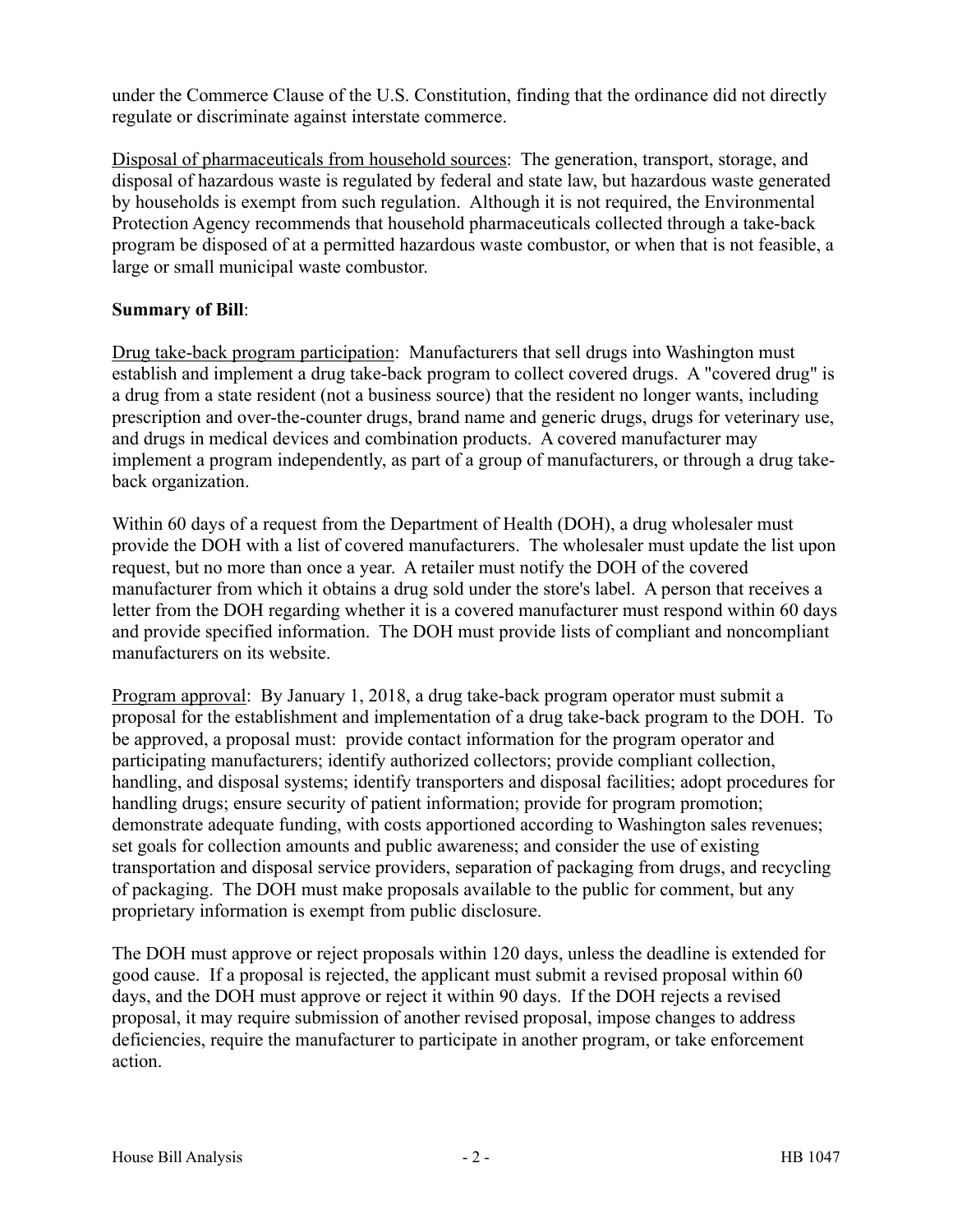Once a proposal is approved, the program operator must initiate operation within 90 days. To make changes, the program operator must notify the DOH of non-substantive changes and obtain approval for substantive changes. Deadlines are provided for updates to certain types of information. Approved programs must submit updated proposals to the DOH every four years.

Collection system: Authorized collectors may (but are not required to) participate in a drug takeback program, and they may participate voluntarily or in exchange for compensation. An "authorized collector" is any of the following persons or entities that enters into an agreement with a program operator to collect covered drugs: a person or entity registered with the Drug Enforcement Administration that qualifies to modify its registration to collect controlled substances for purposes of destruction; a law enforcement agency; or an entity authorized by the DOH to provide an alternative collection mechanism. At least 120 days before submitting a proposal, program operators must notify potential authorized collectors of the opportunity to participate, and they must commence good faith negotiations within 30 days of a potential authorized collector expressing interest in participating. A program must include as an authorized collector any retail pharmacy, hospital or clinic with an on-site pharmacy, or law enforcement agency that offers to participate for free within 90 days of the offer to participate. An authorized collector must comply with applicable state and federal laws, including rules related to collection and transportation standards.

A program's collection system must be safe, secure, and convenient on an ongoing, year-round basis and must provide equitable access for residents across the state. A program must prioritize locating drop-off sites at pharmacies, hospitals and clinics with an on-site pharmacy, and law enforcement locations. A program must provide a minimum of one drop-off site per population center, plus one site for every 20,000 residents of the city or town within the population center. A "population center" is a city or town and the area within a 10-mile radius from the center of the city or town. On islands and in areas outside population centers, a program must provide a dropoff site at every potential authorized collector that is regularly open to the public, unless the potential authorized collector is unqualified or unwilling to participate.

Drop-off sites must accept all covered drugs during normal business hours, but a drop-off site at a long-term care facility may only accept covered drugs from people who reside or have resided at the facility. A drop-off site must use secure drop boxes, which must be adequately serviced. Signage on secure drop boxes must display a phone number and website.

Program operators must hold periodic collection events to supplement service to underserved areas, as determined by the DOH in consultation with the local health jurisdiction. Such events must be arranged in advance with law enforcement and held at least twice a year. Upon request, a program must provide free mail-back services. Alternative collection methods approved by the DOH are permitted for non-controlled substances that cannot be accepted in drop boxes, through mail-back services, or at collection events.

Program promotion: Drug take-back programs must provide a system of promotion, education, and public outreach. At a minimum, each program must:

- Promote the safe storage of drugs by residents and discourage residents from disposing of covered drugs in solid waste collection, sewer, or septic systems;
- Promote the program so that where and how to return covered drugs is widely understood;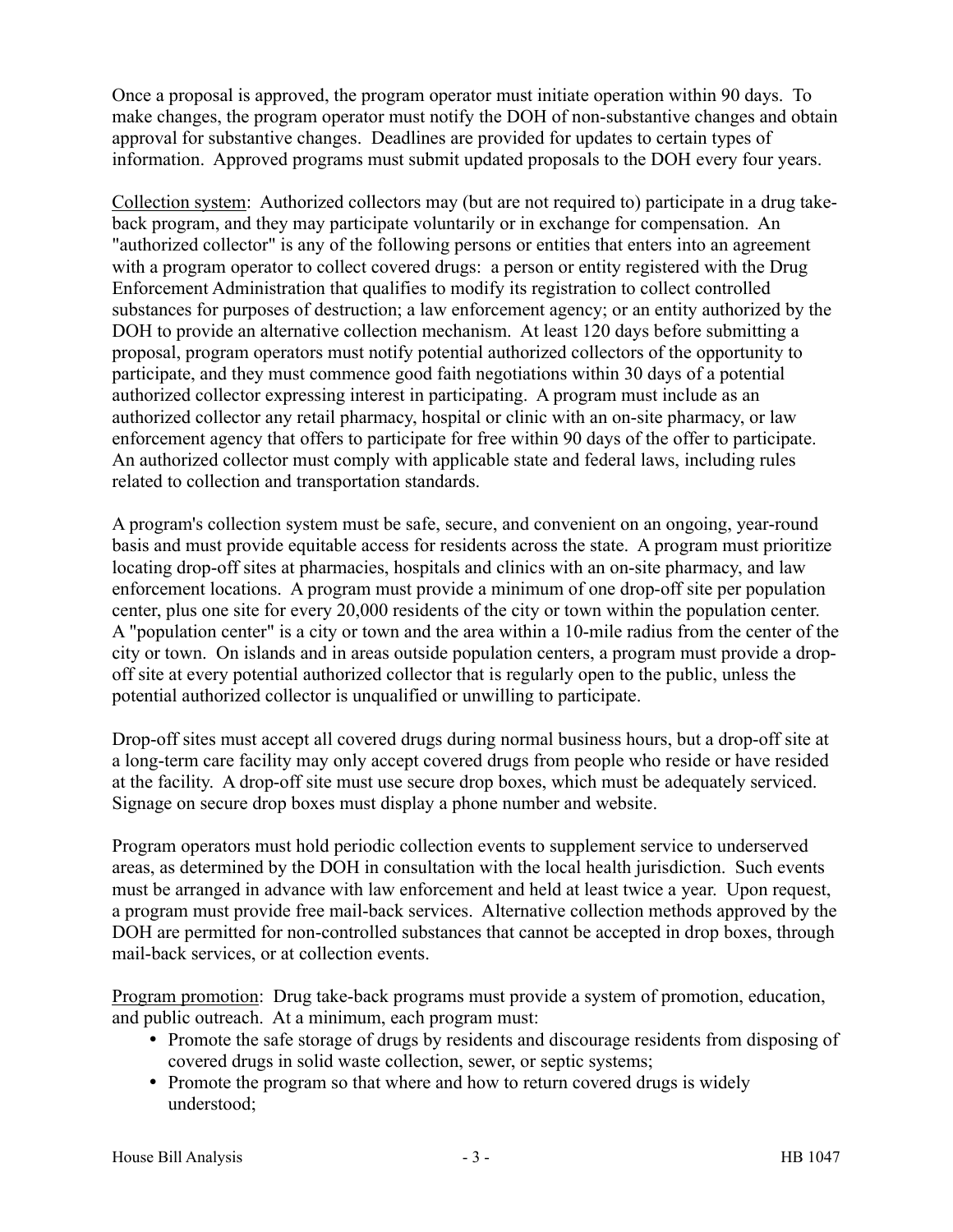- Establish a toll-free phone number and website publicizing collection options and dropoff sites and discouraging improper disposal;
- Prepare and disseminate materials to pharmacies, health care facilities, and other interested parties;
- Work with authorized collectors to develop a consistent design and standardized instructions for drop boxes;
- Annually evaluate the program's effectiveness;
- Coordinate outreach efforts with other approved programs, including by providing residents with a single phone number and website to access information; and
- Survey residents, as well as pharmacists, providers, and veterinarians who interact with residents on the use of medicines. The surveys must be conducted after the first full year of operation and then every two years. Programs must submit survey questions covering specified topics to the DOH for review and approval, report their data and results to the DOH, and make survey results available on the programs' websites.

Pharmacies are encouraged to promote the use of drug take-back programs and may provide explanatory materials upon request. Certain state and local agencies are required to promote safe storage and secure disposal of medications and provide the phone number and website for approved programs through their standard educational materials.

Disposal of collected drugs: Collected drugs must be disposed of at a permitted hazardous waste disposal facility. The DOH, in consultation with the Department of Ecology, may grant approval to dispose of covered drugs at a permitted large municipal waste combustor facility if use of a hazardous waste disposal facility is unfeasible. A program operator may also petition the DOH for approval to use an alternative disposal technology or process. In reviewing a petition, the DOH must take into consideration guidance of the Environmental Protection Agency. The DOH, in consultation with the Department of Ecology, must approve a petition if the technology or process provides equivalent or superior protection with respect to: waste or emissions monitoring; worker health and safety; air, water, or land emissions contributing to persistent, bioaccumulative, and toxic pollution; and overall impact to the environment and human health.

A program must notify the DOH of any safety or security problems encountered during collection, transportation, or disposal.

An authorized collector is not required to obtain a permit for solid waste handling.

Program funding: Covered manufacturers must pay all administrative and operational costs associated with establishing and implementing a drug take-back program, including collection and transportation supplies for drop-off sites, purchase of secure drop boxes, maintenance and replacement of drop boxes, prepaid mailers, collection events (including the cost of law enforcement staff time), compensation of authorized collectors (if applicable), transportation of drugs for disposal, environmentally sound disposal, and program promotion. A program operator or authorized collector may not charge a point-of-sale or point-of-collection fee.

The DOH must annually determine its costs for administration, oversight, and enforcement and set a fee at a level to recover those costs. The DOH must make the proposed fee available for public review and comment for at least 30 days. If there is more than one program operating, the fee must be divided equally between programs. Fees must be deposited in the Secure Drug Take